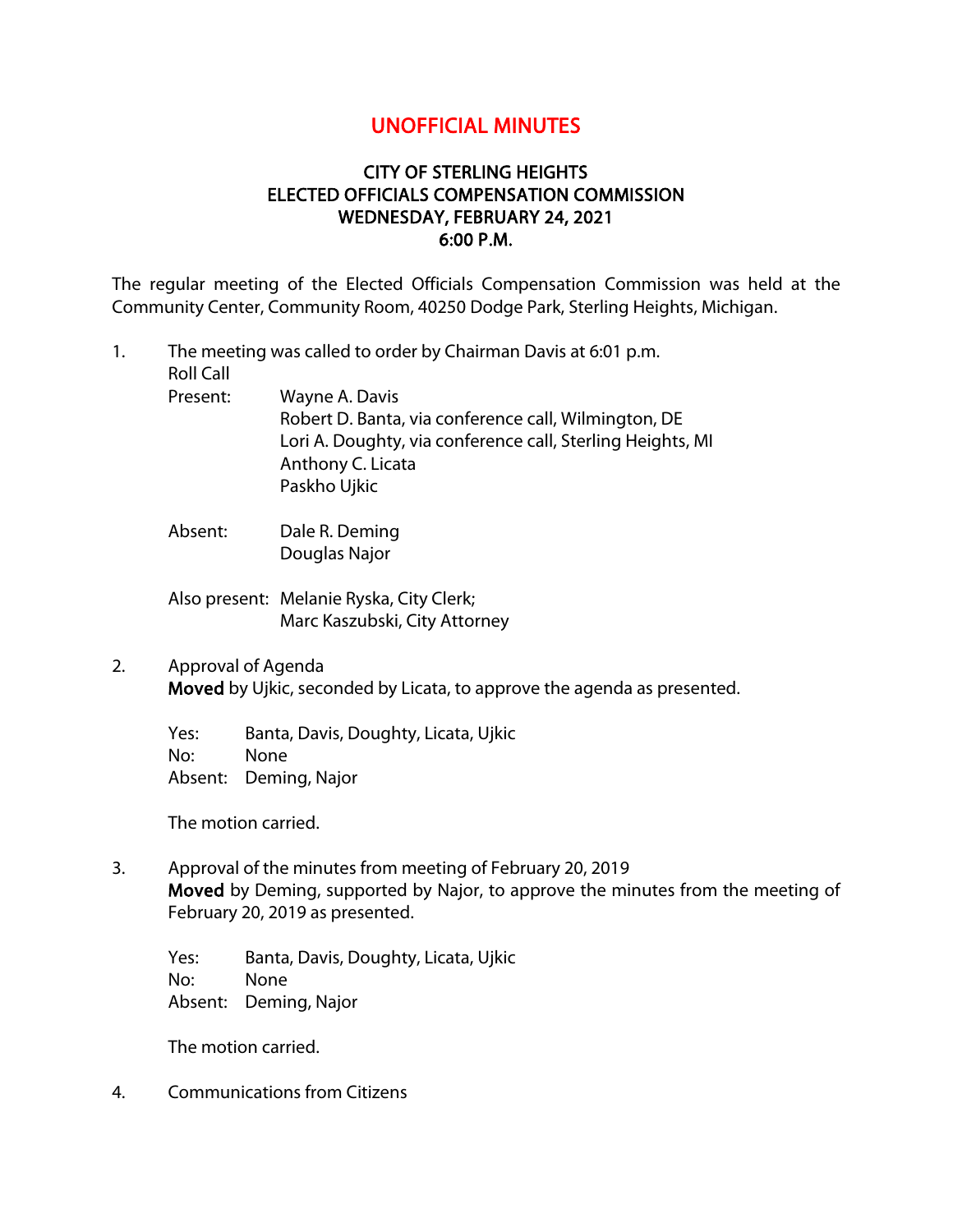None.

5. Discussion of Compensation for Mayor and Councilpersons Chairman Davis opened up the discussion on the compensation for elected officials.

Mr. Banta stated he is in favor of a 2 – 5% increase for the Council and Mayor. Sterling Heights is about \$100 million behind in unfunded pension benefits, they are also millions behind in insurance benefits for employees. The debt for Sterling Heights is almost incalculable with a long list of bonds for sewers, roads, and buildings. Also, the employee unions are getting 2.5-3% raises, historically, increasing elected officials more than that would be disingenuous.

Mr. Banta noted that if the Commission proposes larger than normal increases, Council will reject it because they are too high. He stated that the City has a great Mayor and good Council. They all went into the position knowing the salary and they are not in significant need of income for a part-time job. Mr. Banta does not believe that raising the salary is going to bring any more talented people, noting that they already very talented people.

Mr. Ujkic, echoed Mr. Banta's comments that they have a great Council and great Mayor. He noted however, that he has a different opinion with regard to raises. He has been in favor of raises in the past and he believes he can justify his proposal. He stated he does not recall the City being in a deficit, in fact, the City has a AAA rating. The City is not in crisis and is on track to be one of the best cities in the state. However, he does not believe the City is on track in compensating and rewarding the men and women that make the ultimate decisions on behalf of the residents. He proceeded to discuss his calculations and invited the Commission to weigh in on the numbers.

Mr. Ujkic noted that the Mayors position spends about 30-35 hour/week on city business. Multiply that by 52 weeks equals 1820 hours per year. Take the current salary of \$23,122 and divide by 1820 hours, which equals \$12.70/hour. He does not agree with this rate considering the multi-million dollar developments, such as Lakeside, that are being negotiated. In the Board Room, corporations look at who they are doing business with and they see that they are talking to someone who makes \$12/hour. The level of pay for the job that has to be done is not there.

Mr. Ujkic continued, noting that the Mayor cannot do the job without the Council, the Mayor is just one vote. He believes the City is behind on pay scales because they only give 3 – 5 % increases to the elected officials. That rate of increase can be justified when the pay rate is where it should be. The City of Southfield, which is ½ the size of Sterling Heights pays the Mayor \$48,000, and they do not compare with the progression that is going on in Sterling Heights.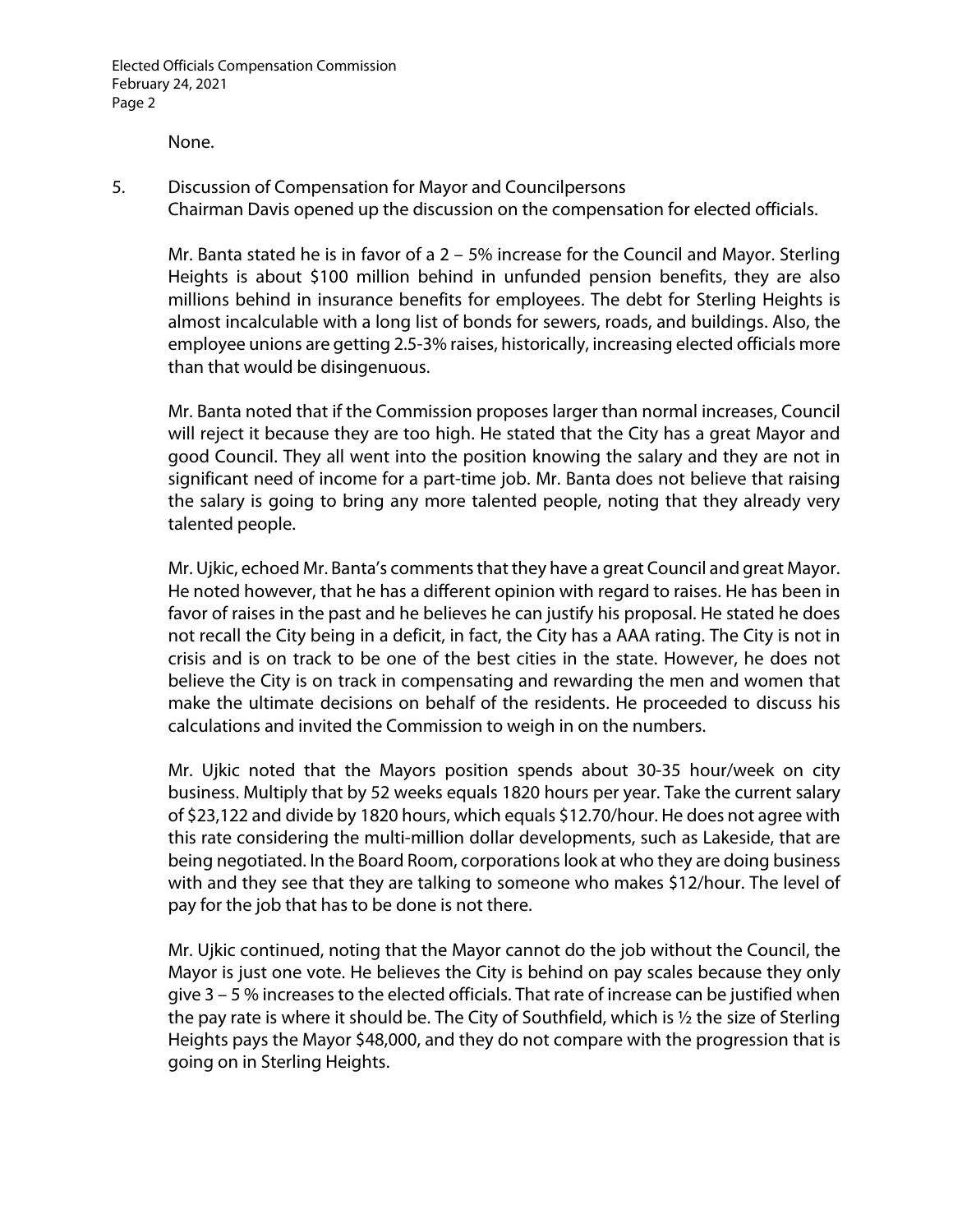Elected Officials Compensation Commission February 24, 2021 Page 3

> Mr. Ujkic noted that he owns a business and it is just a matter of time that his minimum wage is increased to \$15/hour. So \$12/hour for the Mayor is not right. It was time at the last meeting to give increases. He noted the Commission cannot wait to solve all the City's problems before they can justify raises. He stated that all the Commission members agree that the Mayor and Council do a great job, but they are not willing to give the reward.

> Mr. Ujkic stated he believes the Commission should not consider percentage increases, rather the Commission should give a dollar amount raise and go back to percentages after the pay scale is brought up to what other cities pay.

> Mr. Ujkic declared he will be proposing two packages. One for the current Mayor and Council and another for the next term. He acknowledged the concern that Council can reject the increase if they find it's not suitable, that is their decision. The raises are being given to the position, not the people. The current Council and Mayor have raised the bar on the position.

> Mr. Ujkic stated that after the pay rates are increased, then the Commission can go back to percentages. Or if future Mayors and Councils do not perform, the salary can be decreased. He stated that he does not want to lose this level of qualifications and he wants to continue driving forward.

> Moved by Ujkic, supported by Doughty, to recommend an increase in the annual compensation of the Council to \$26,000, effective July 1, 2021 thru December 31, 2021, \$32,500 effective January 1, 2022; increase the Mayors compensation to \$32,000, effective July 1, 2021 thru December 31, 2021, \$44,500 effective January 1, 2022.

> Ms. Doughty stated that she agrees with Mr. Ujkic. Since she has been on this Commission, she has seen the position of Mayor and Council evolve into much more full-time responsibilities. They should be compensated for their level of commitment.

> Mr. Licata echoed Mr. Ujkic's statements, further noting that the Mayor and Council are always available. He agrees with Mr. Ujkic's recommendation.

> Chair Davis stated that Sterling Heights is the third largest City and he referred to the Salary Survey on what other municipalities pay. He inquired if there was a proposal for the second year, beginning July 2022.

Mr. Ujkic noted he is not proposing an increase in July 2022.

Mr. Banta inquired if any other Commission members need to speak. Chair Davis stated that everyone has spoken.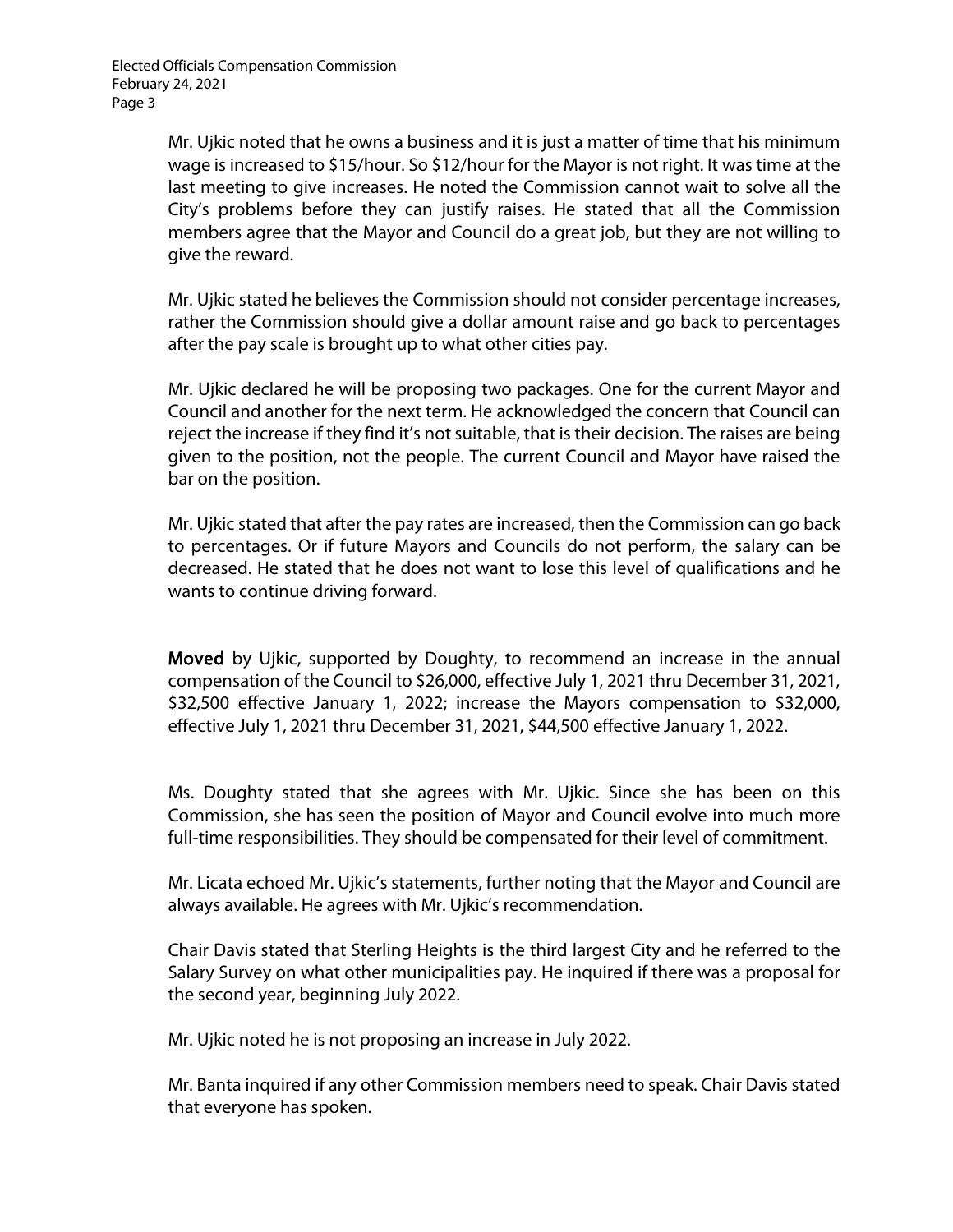Mr. Banta requested to amend the motion to read \$30,000 for the Council, effective July 1, 2021 thru December 31, 2021, \$40,000 effective January 1, 2022; increase the Mayors compensation to \$40,000, effective July 1, 2021 thru December 31, 2021, \$50,000 effective January 1, 2022.

Mr. Banta stated that it sounds like everyone is on board with giving the Mayor and Council significant raises and he is inclined to go with the majority.

Mr. Ujkic declined the amendment and felt that his proposal is fair.

Chair Davis felt the proposal a bit too much, however, for consensus purposes, he will vote in favor.

### Vote on the Motion:

Yes: Banta, Davis, Doughty, Licata, Ujkic No: None Absent: Deming, Najor

The motion carried.

Commission members present signed the following Certificate of Determination at the conclusion of the meeting.

#### CITY OF STERLING HEIGHTS ELECTED OFFICIALS COMPENSATION COMMISSION CERTIFICATE OF DETERMINATION

Pursuant to City Code Section 2-146, and subject to City Charter Section 5.02, at its meeting on February 24, 2021 the Elected Officials Compensation Commission of the City of Sterling Heights determined that the annual salaries for attendance at regular and special meetings of the City Council by the Mayor and Councilpersons shall be increased as follows:

| Mayor:         | \$32,000 effective July 1, 2021 thru December 31, 2021<br>\$44,500 effective January 1, 2022<br>\$44,500 effective July 1, 2022 |
|----------------|---------------------------------------------------------------------------------------------------------------------------------|
| Councilperson: | \$26,000 effective July 1, 2021 thru December 31, 2021<br>\$32,500 effective January 1, 2022<br>\$32,500 effective July 1, 2022 |

Such compensation shall be paid bi-weekly. Pursuant to the City Charter, this is the only compensation that may be paid to the Mayor and Councilpersons and no other compensation shall be provided for any other acts taken for or on behalf of the City by the Mayor or a Councilperson.

6. Appointment of Chairman for Commission meeting in 2023